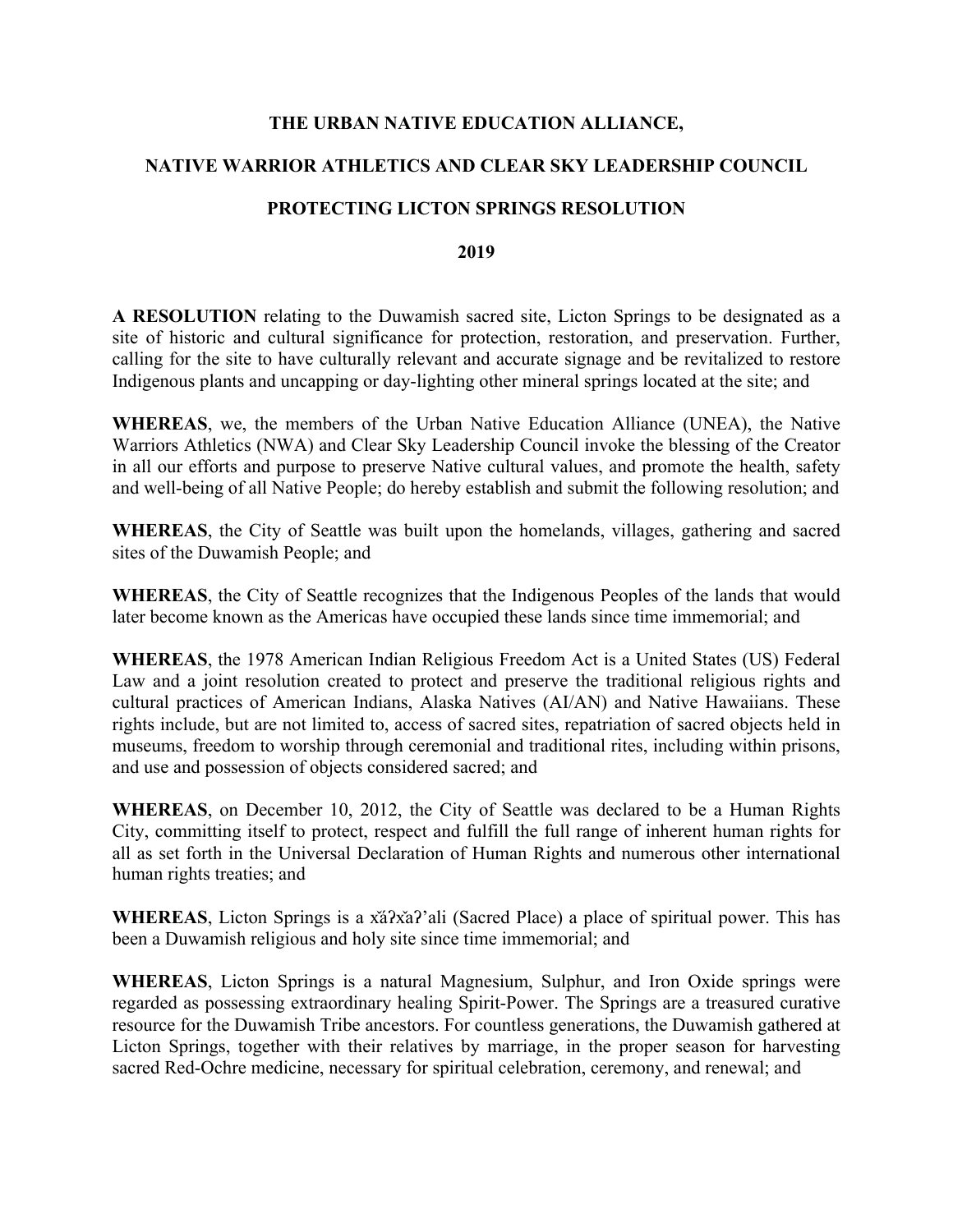**WHEREAS**, for Chief Seattle's Duwamish Tribe of Indians, Licton Springs is one of the last spiritual places remaining in our *?ál?altəd* (Ancestral-Homeland). Licton Springs is located on the South Fork of tuw'xwúʔbid ("Thornton Creek"), a tributary to x̌áčuʔ (Big-Lake, Duwamish Lake, present-day "Lake Washington"); and

**WHEREAS**, there is no current cultural and historical signage located at Licton Springs park; and

**WHEREAS**, the Licton Springs Park is a unique ecological site for environmental learning for Licton Springs K-8 School, Robert Eagle Staff Middle School, Clear Sky Native Youth, Native Warrior Athletics, and neighboring school students alike; and

**WHEREAS**, the Licton Springs site continues to be a place of gathering for urban Seattle intertribal community. Cultural and traditional events, activities, and ceremonies including: Powwows, naming ceremonies, memorials, conferences, and on-going cultural and educational programming connects our intertribal community with Licton Springs site; and

**WHEREAS**, Licton Springs is a natural magnesium and sulphur springs have been 'capped' and no longer free flowing; and

**NOW, THEREFORE BE RESOLVED,** that the UNEA, NWA and Clear Sky Leadership Council commits to honor our commitment to preserve, restore, and protect Licton Springs Park by advocating for Seattle Landmarks Preservation Board designation of Licton Springs as a historic landmark subject to protection by City Ordinance; and

**BE IT FURTHER RESOLVED,** that the Seattle Parks and Recreation Department works with our youth advocates, elders, and community members, the Duwamish and other Coast Salish tribal people to develop historically and culturally accurate signage for Licton Springs; and

**BE IT FURTHER RESOLVED, that the City of Seattle work with our youth advocates, elders,** community members, the Duwamish and other Coast Salish people to restore Licton Springs natural Magnesium and Sulphur springs; and

**BE IT FURTHER RESOLVED,** that the Seattle Parks and Recreation department works with relevant city departments to ensure the parks safety and cleanup of hazardous materials such as drug paraphernalia, debris, and other pollutants; and

**BE IT FURTHER RESOLVED,** that the UNEA, the NWA and the Clear Sky Leadership Council work to help educate the broader community about the historical and cultural significance of the sacred site Licton Springs; and

**BE IT FURTHER RESOLVED,** that the City of Seattle and the Seattle Parks and Recreation Department work with our youth advocates, elders, community members, the Duwamish and other Coast Salish people to ensure and allow access for the harvesting of cultural relevant medicines; and